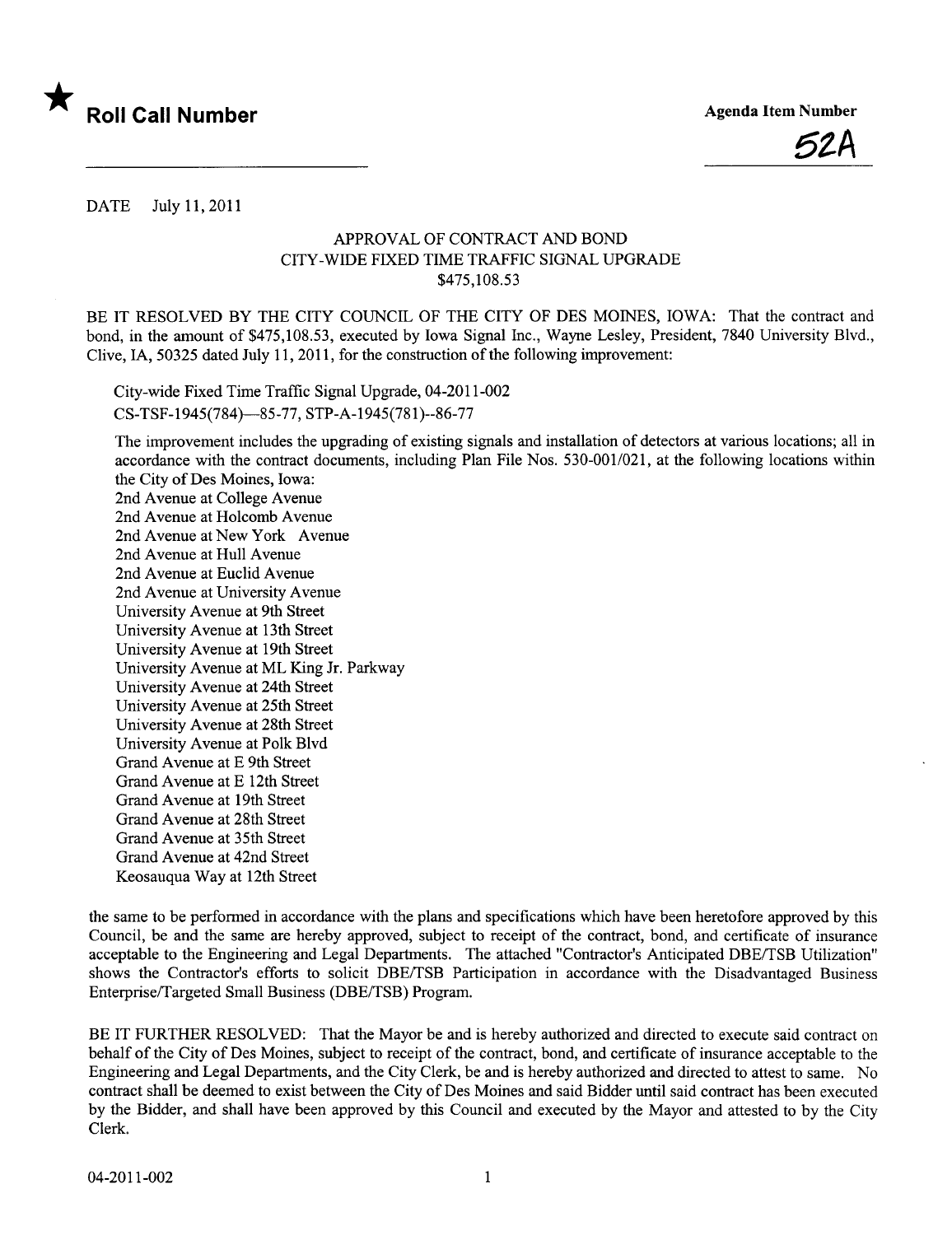

62A

DATE July 11,2011

BE IT FURTHER RESOLVED: That after said contract has been executed by the Mayor, the City Clerk be and is hereby authorized and directed to return the Contractor's bid security.

BE IT FURTHER RESOLVED: That the Des Moines Finance Director is hereby authorized to encumber this contract amount against the funds as identified below, and to acquire Builder's Risk Insurance, if appropriate, for the above referenced improvement.

(City Council Communication Number  $11 - 466$  attached)

Moved by to adopt.

~

 $FORM APPROVED$   $\frac{\frac{1}{100}}{Kathleen Vanderpool}$ Deputy City Attorney

Funding Source: 2011-2012 CIP, Page Street-46, City-wide Signals, Chanelization, and School Crossing Protection Program, TFC091, Being: \$320,000 in Iowa Clean Air Attainment Program (ICAAP) funding (max 80% of eligible items) under agreement STP-A-1945(781)--86-77; \$80,000 in Iowa DOT Traffc Safety Funds for 100% of construction contract costs only (Max \$80,000) under pending agreement CS-TSF-1945(784)-85-77; \$75,108.53 in City of Des Moines G. O. Bonds from TFC091.

| <b>COUNCIL ACTION</b> | <b>YEAS</b> | <b>NAYS</b> | <b>PASS</b> | <b>ABSENT</b>   | I, Diane Rauh, City Clerk of said City Council, hereby                                                                      |  |  |
|-----------------------|-------------|-------------|-------------|-----------------|-----------------------------------------------------------------------------------------------------------------------------|--|--|
| <b>COWNIE</b>         |             |             |             |                 | certify that at a meeting of the City Council, held on the<br>above date, among other proceedings the above was<br>adopted. |  |  |
| <b>COLEMAN</b>        |             |             |             |                 |                                                                                                                             |  |  |
| <b>GRIESS</b>         |             |             |             |                 |                                                                                                                             |  |  |
| <b>HENSLEY</b>        |             |             |             |                 |                                                                                                                             |  |  |
| <b>MAHAFFEY</b>       |             |             |             |                 | IN WITNESS WHEREOF, I have hereunto set my hand                                                                             |  |  |
| <b>MEYER</b>          |             |             |             |                 | and affixed my seal the day and year first above written.                                                                   |  |  |
| <b>MOORE</b>          |             |             |             |                 |                                                                                                                             |  |  |
| <b>TOTAL</b>          |             |             |             |                 |                                                                                                                             |  |  |
| <b>MOTION CARRIED</b> |             |             |             | <b>APPROVED</b> |                                                                                                                             |  |  |
|                       |             |             |             |                 |                                                                                                                             |  |  |
|                       |             |             |             | Mayor           |                                                                                                                             |  |  |
|                       |             |             |             |                 | City Clerk                                                                                                                  |  |  |